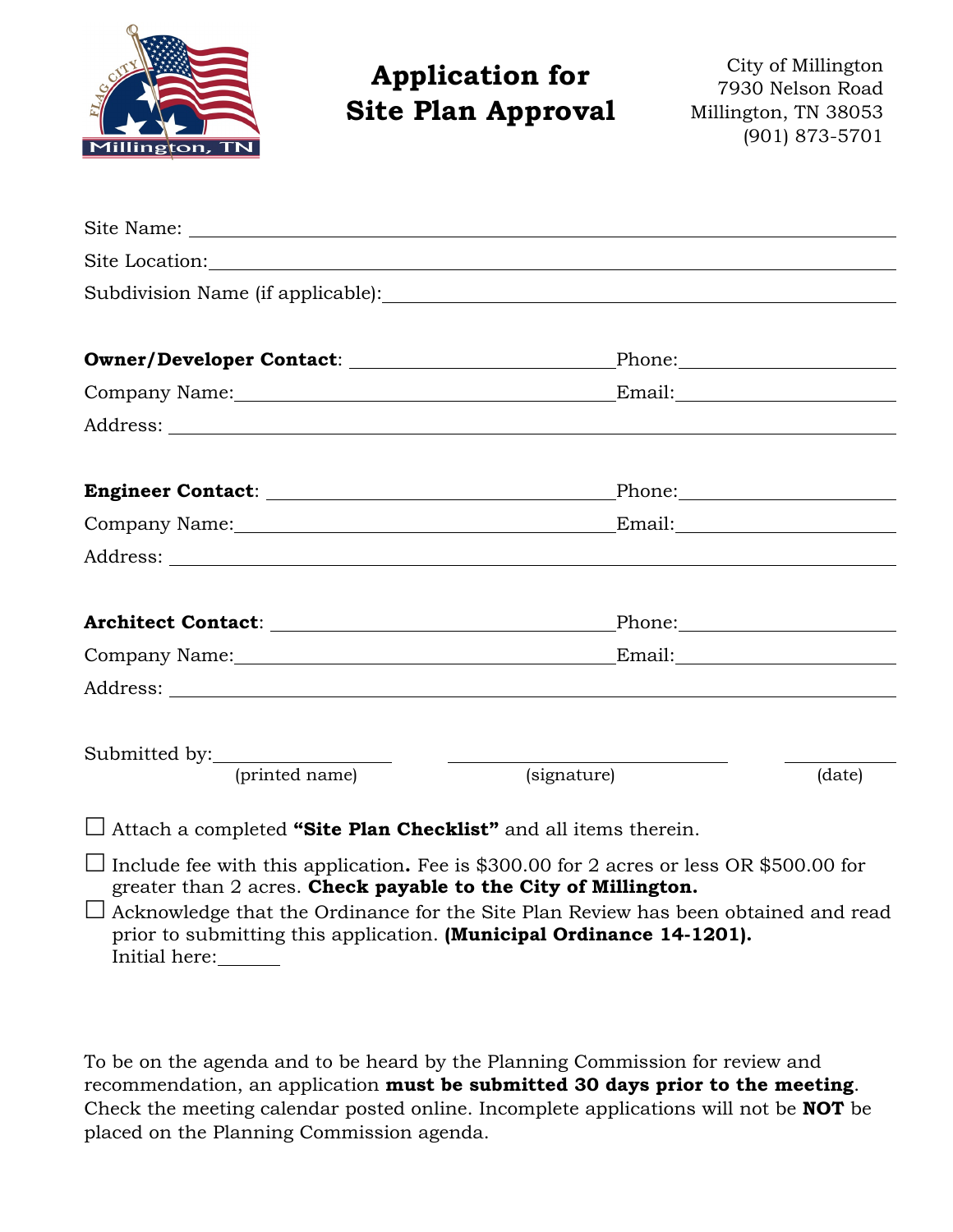

# **Site Plan Checklist**

### **The applicant shall either indicate that the following items have been completed by a check or that they are not applicable (n/a).**

### **Requirements:**

- $\Box$  Name and address of proposed development
- $\Box$  Name, address, and phone number of the owner of record and the applicant
- $\Box$  Scale of no less than 1" = 100"
- $\Box$  Present zoning of the site and abutted property
- $\Box$  Date, and north point with reference to source of meridian
- $\Box$  Courses and distances of center lines of all streets (including names)
- $\Box$  All building restricting lines, highway setback lines, easements, covenants, reservations, and right-of-way
- $\Box$  The total land area
- $\Box$  Topography of existing ground and paved areas with elevations of streets, alleys, utilities, sanitary and storm sewers, buildings, and structures. Topography to be shown by dashed line illustrating, 2-foot contours and spot elevations where necessary to indicate flat areas.
- $\Box$  Detailed stormwater management plan meeting all requirements of "City of Millington Drainage Manual"
- $\Box$  Vicinity map showing the relationship of the proposed development to Millington

# **The site plan shall show the location of the following:**

- $\Box$  Sidewalks, streets including names, curb cuts, alleys, easements, and utilities
- $\Box$  Buildings and structures
- $\Box$  Public sewer systems
- $\Box$  Slopes, terraces, and retaining walls
- $\Box$  Driveways, entrances, and existing parking areas and sidewalks, and garbage collection site
- $\Box$  Water mains and fire hydrants
- $\Box$  Trees and shrubs (including detailed descriptions and landscape plates)
- $\Box$  Recreational area and swimming pools
- $\Box$  Natural and artificial water courses
- $\Box$  Limits of flood plains, if any
- $\Box$  Proposed grading, surface drainage terraces, retaining wall heights, grades on paving areas, and ground floor elevations of proposed buildings and structures
- $\Box$  Proposed topography site shall be shown by contours
- $\Box$  Distance between buildings